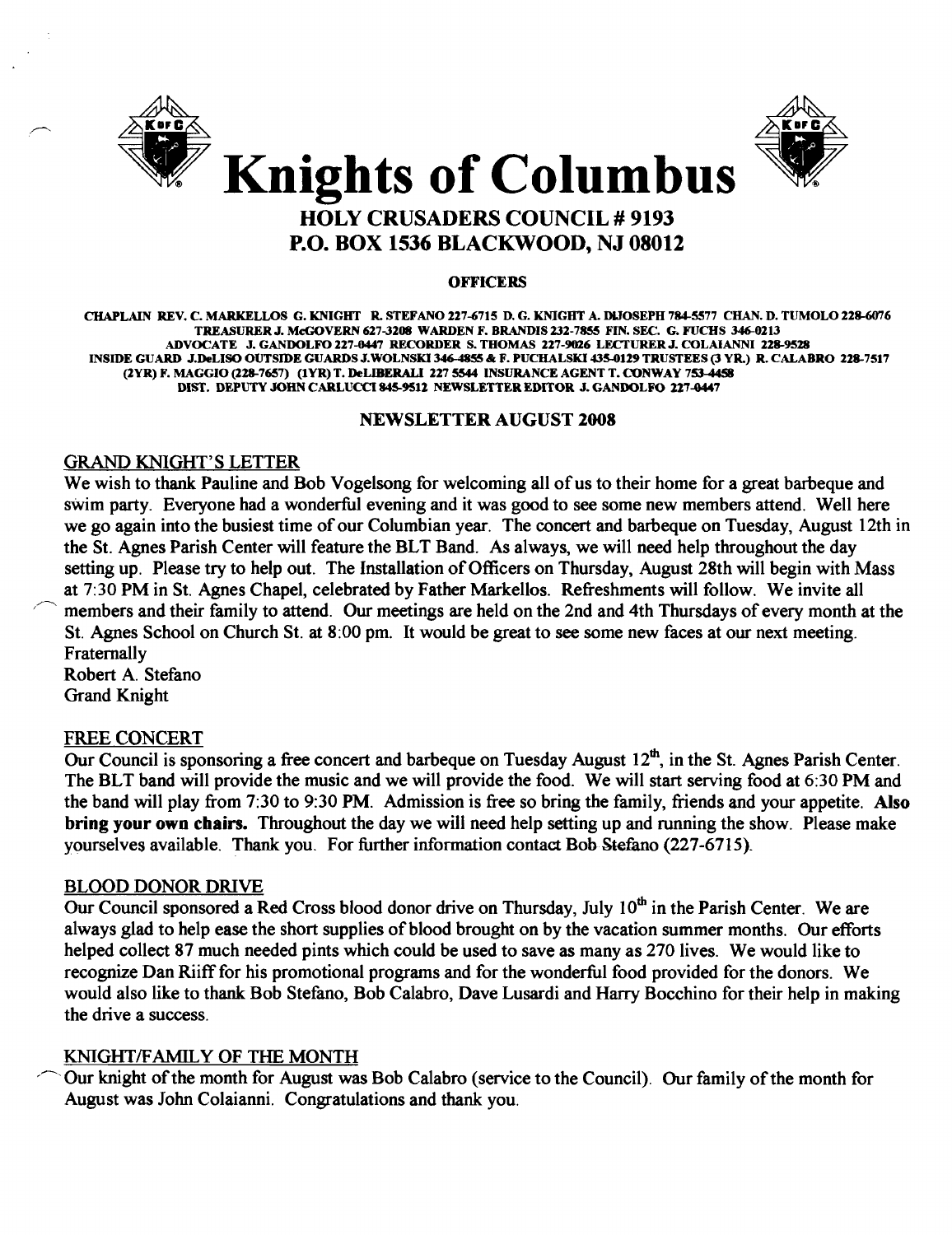## **BACKYARD BARBEQUE**

On Thursday, July 24<sup>th</sup>, Bob & Pauline Vogelsong once again generously opened their home to host an annual backyard barbeque. It offered the members, and family members, who attended, a very pleasant evening that included lots of good things to eat and drink. Attendance was very good and everyone enjoyed an evening of refreshments and fraternalism. Again, we thank Bob & Pauline, and family members for their hospitality.

# (K)NIGHTS AT THE BALLPARK

Dan Riiff (228-0334) is now taking reservations for our August  $15<sup>th</sup>$  baseball outing with the. Riversharks. Tickets are \$12 and includes admission to the ballpark, bus transportation, and snacks. The bus will leave from the St. Agnes Church parking lot at 5:45 PM. This is a good deal and tickets are going fast, so see Brother Dan and make your reservation.

## INSTALLATION OF OFFICERS

Our Council will install the officers for the new Columbian Year on Thursday, August  $28<sup>th</sup>$  in the St. Agnes Chapel. The ceremonies will begin with Mass at 7:30 PM, followed by the installation by our District Deputy. All officers are expected to be at the Chapel at 7:00 PM for a short rehearsal. Family members are welcome and refreshments will follow. There will be no Council meeting on this date.

## RETARDED CITIZENS FUNDS DISTRIBUTION

We would like to thank Bob Massaro and Anthony Infanti for delivering the funds collected to the facilities that we donate to. Three checks, each in the amount of \$1003, were delivered to St. John of God, Association of Retarded Citizens, and the Occupational Center of Camden County. This completed another successful charitable fund raiser by our Council. We thank Bob Vogelsong for his direction.

## 2008 BIG 50/50 CHURCH RAFFLE

Our Council will, once again be running the St. Agnes Big 50/50 Raffle. Proceeds will go toward

the Church debt reduction program. The initial mailing, announcing the raffle is scheduled to be sent during the week of August  $18<sup>th</sup>$ . This mailing will announce the Church raffle, describe the program, and include an order blank to purchase raffle tickets through the mail, and a free ticket to our Monte Carlo Night to be held on Saturday, November  $15<sup>th</sup>$ , in the Parish Center. In addition, we will be counting on our members to provide a sales force to sell tickets in the rear of the Church after all the Masses, starting with the Sunday after Labor Day.

## CRAB FEAST

On Sept.  $20^{th}$ , we will host our annual crab feast in the Parish Center. Once again, Dan Riiff will travel to Maryland and provide all the Blue Claws you can eat, steamed and seasoned to perfection, served with spaghetti and clams, hot dogs, beer and soda, etc. Tickets are \$30. This is a good time and it has been growing every year, so get on board. See Dan Riiff (228-0334) for tickets.

## CHAPLAIN'S CORNER

If people would only stop to think, they would realize that God who created the world and everything in keeps the world in existence by providing all that is needed. It is God who provides the soil, the seed, the rain, the sunshine, the wheat, the fruit, the corn, and vegetables. It is God who provides the domestic animals for man's use. It is God who makes it possible for man to provide for his family. In a word, it is God, the great provider, who keeps us all alive on this earth. Many of us do not even know what divine Providence means! It means in part that the daily action of God keeps us in existence. If God should remove His help, we would all perish. We should be deeply grateful to God for His divine Providence. One of the best ways of expressing our gratitude is to help our less fortunate brethren. This recalls the first principle of our Order, Charity.

## KNIGHTS OF COLUMBUS INSURANCE

While the hot weather may encourage a slower paced life, in many ways summer can be the busiest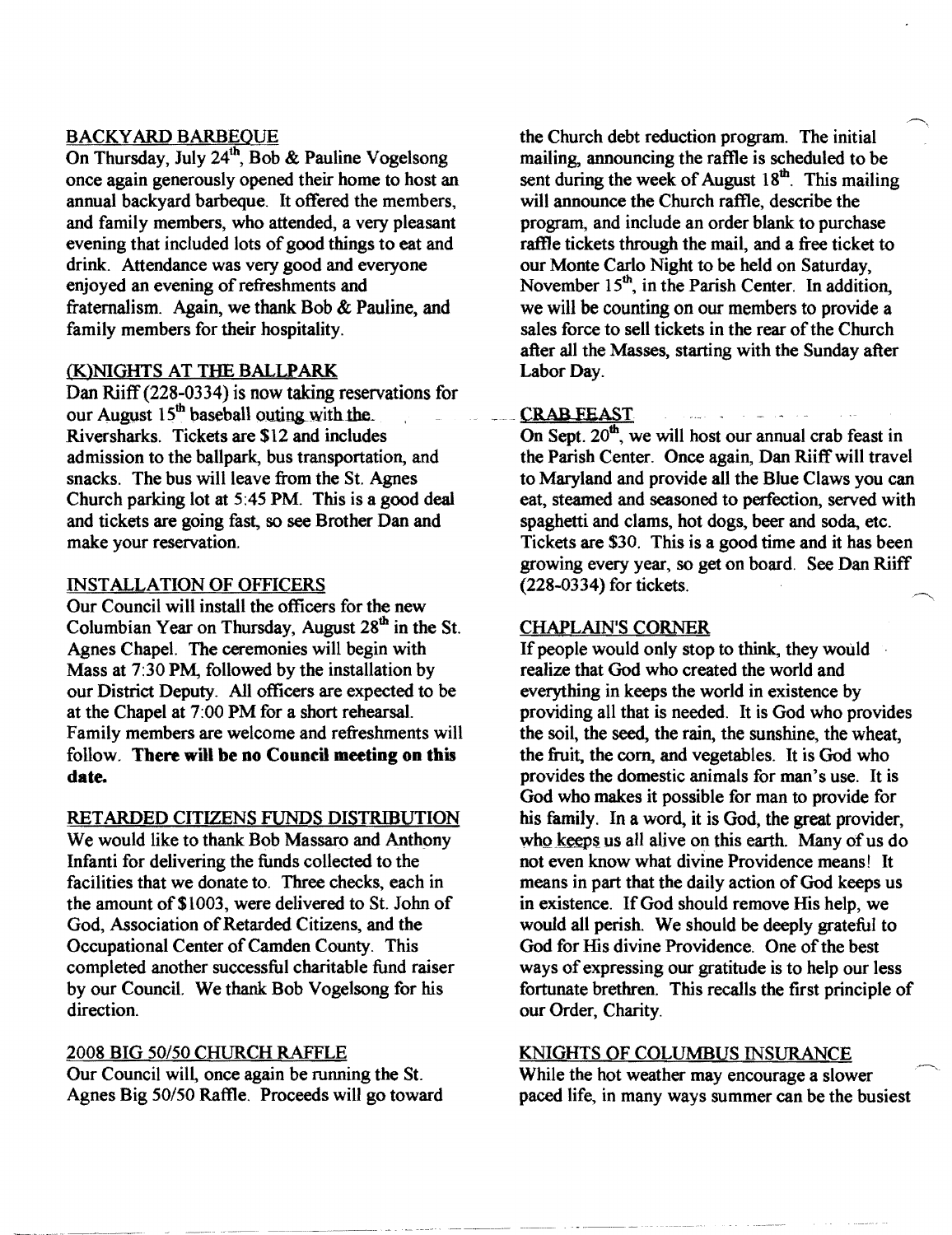time of the year especially for parents with schoolaged children. And being busy, it's easy to forget such things as reviewing life insurance coverage. The purpose of this column is to encourage you to meet with me, your Knights of Columbus agent, before the end of the summer. Whether or not you have life insurance with the Order, I'll be happy to meet with you and make sure your coverage continues to meet your needs and goals. If you've had any life changes since you last bought a policy (new home, new child, new job, etc.), chances are your life insurance needs to be updated. I'll work with you to make sure you have the coverage you need at a price you can afford. Call me to set up an appointment.

Thomas J. Conway, Jr. FICF, Field Agent

.<br>مسر

### ORDER YOUR KofC CODNCR. JACKET

We are taking orders for KofC Council jackets. The jackets are summer khaki in color with gold embroidery. The cost is \$50 for the jacket and \$12 for the embroidered Council identification. Contact Financial Secretary, George Fuchs (346-0213) to place your order.

### FIRST FRIDAY ADORATION

Exposition of the Blessed Sacrament will take place in the St. Agnes Chapel on First Friday, August 1st following the 9:00 AM Mass, continue until 7:00 PM, and close with Benediction. We are committed to "watch" in half-hour shifts throughout the day. There's a sign up sheet in the Chapel to schedule your time. Please try to stop in during the day to spend time with the Lord.

## FOURTH DEGREE NEWS

The annual Fourth Degree Exemplification will be held November 8th and 9th. All third degree Brothers interested should contact Comptroller Ernie Aukerman (2272371) ASAP Thank You. Recent news reports indicate that 25% of our homeless are veterans. The  $4<sup>m</sup>$  degree is teaming up with Veterans Haven to help find clothing, both male and female, along with personal hygiene and bedding items. For more information on how you

can donate items, please call Faithful Navigator, Barry Start (384-5884). The Bishop Schad Assembly meets on the third Wednesday 8:00 PM, Church Street.

### AUGUST BIRTHDAYS AND ANNIVERSARIES

The following members or members of their families will celebrate their birthdays this month: Frank Accardo, Paul Chatburn, Americo Cioci, Tom Conway, Anthony Dandrea, Bob Enos, Michael Frain, Ken Pfafman, Robert Galasso, Jacob Ganz, Anthony Infanti, Robert Merkt, John Milligan, Mrs. Cathy Mikos, John Pagano, Mrs. Debbie Pascale, Mrs. Shirley Puchalski, Frank Rotonta, Donald Ruscitelli, Gerald Straub, Frank Talarico, Dennis Westfall, Matthew Whelan and Carmen Valentino. The following members will celebrate their anniversaries: Mr.& Mrs. Ernie Aukerman, Mr.& Mrs John Berstecher, Mr.& Mrs. Francisco Olaya, Mr.& Mrs. Frank Puchalski, Mr.& Mrs. Bob Vogelsong. CONGRATULATIONS! If we missed someone please contact John Gandolfo (227-0447) or gandy@comcast.net.

### EDITORIAL

We were very pleased with the number of you that attended Bob Vogelsong's barbeque. It's great to get together as a Council family. Next, we think you should try the Summer Concert. It's another good time, but we will need a little help. Our gains in the area of membership and insurance were successful and we are optimistic about our chances to repeat as a Star Council. Vivat Jesus.

#### IMPORTANT DATES

- Aug. 1 First Friday (St. Agnes Chapel)
- Aug. 7 Officers Meeting (8 PM Church St.)
- Aug. 12 Summer Concert (parish Center)
- Aug. 14 Council Meeting (8 PM Church St.)
- Aug. 28 Installation of Officers (St. Agnes Chapel)
- Sept. 4 Officers Meeting (8 PM Church St.)
- Sept. 5 First Friday (St. Agnes Chapel)
- Sept. 11 Council Meeting (8 PM Church St.)
- Sept. 20 Crab Feast (6 PM Parish Center)
- Sept. 25 Council Meeting (8 PM Church St.)
- Sept. 27-28 Church Membership Drive